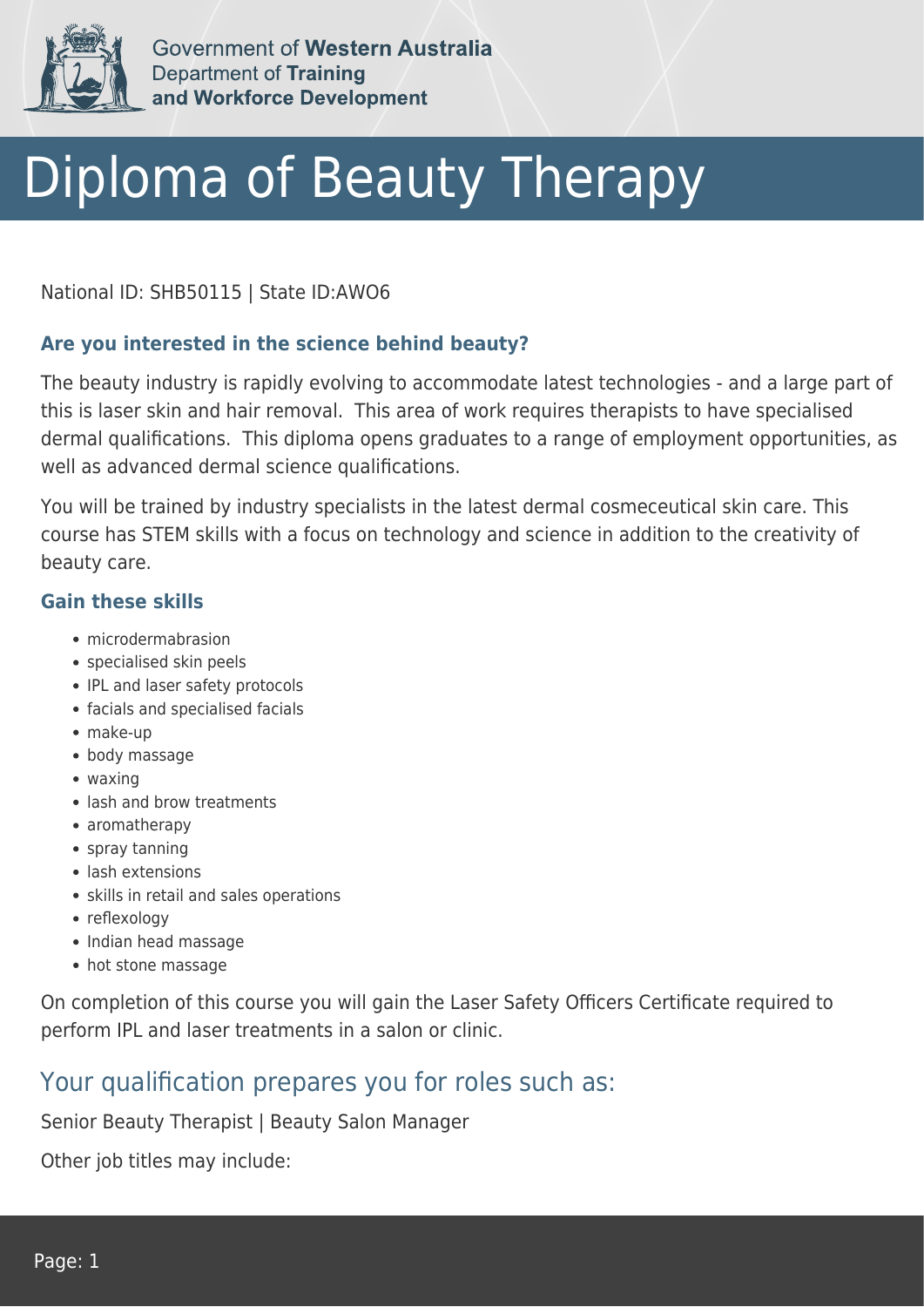

Government of Western Australia Department of Training and Workforce Development

- Salon Therapist
- Day Spa Therapist
- Massage Therapist
- Sales Representative (retail skin-care and cosmetic products)
- Beauty Salon Owner | Small Business Owner
- Industry Educator or Trainer

Further Study Option(s)

Diploma of Screen and Media (Creative Make-up)

[Apply now](https://tasonline.tafe.wa.edu.au/Default.aspx)